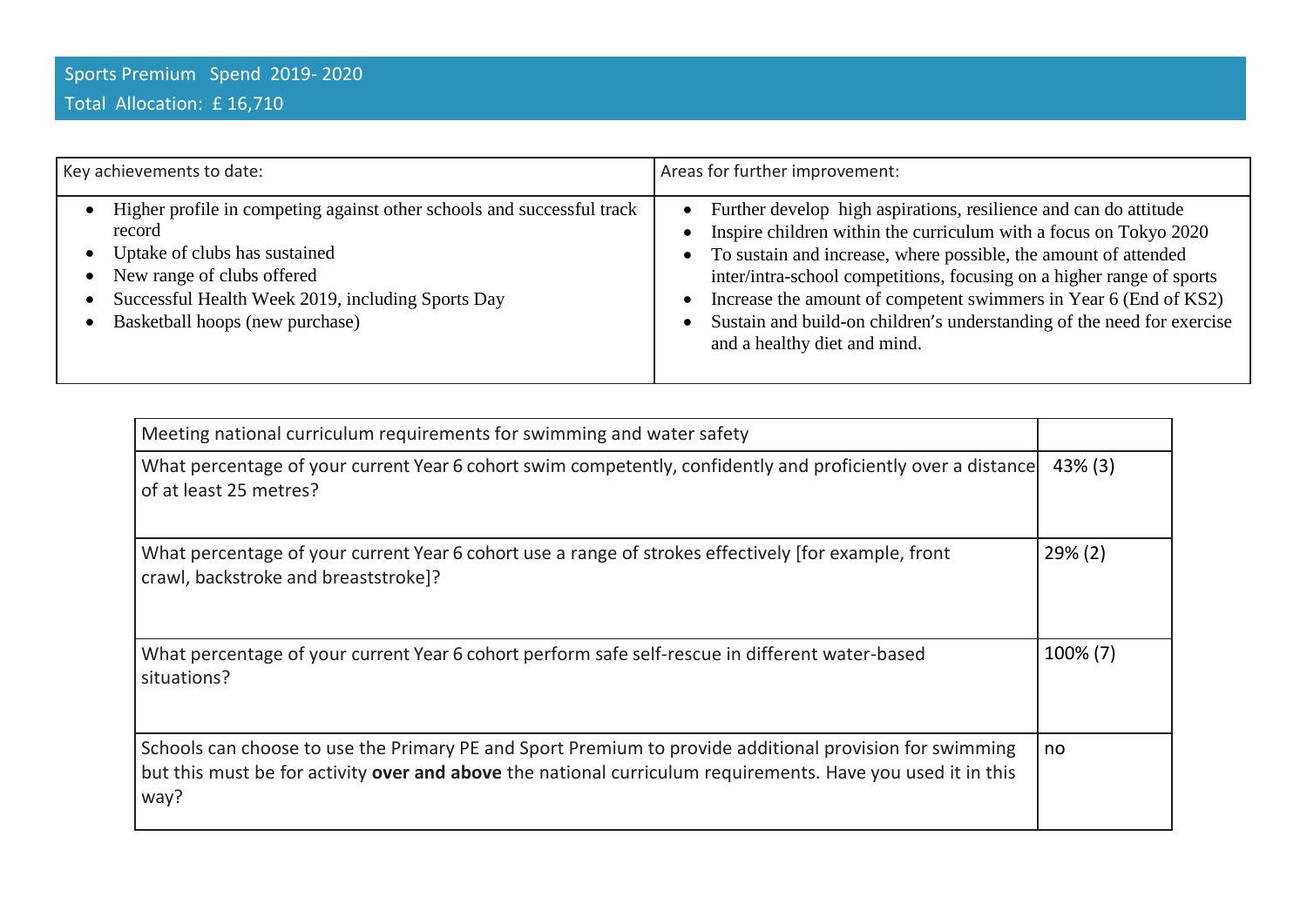| Academic Year: 2019/20                                                                                |                                                                                                                                                                            |                       | £16,710 | Total fund allocated:                                                                                                                                                 | <b>Date</b><br><b>Updated:</b><br><b>July 2020</b> |                                                                                                                                                                                                                                                                                                               |                                            |
|-------------------------------------------------------------------------------------------------------|----------------------------------------------------------------------------------------------------------------------------------------------------------------------------|-----------------------|---------|-----------------------------------------------------------------------------------------------------------------------------------------------------------------------|----------------------------------------------------|---------------------------------------------------------------------------------------------------------------------------------------------------------------------------------------------------------------------------------------------------------------------------------------------------------------|--------------------------------------------|
|                                                                                                       | Key indicator 1: The engagement of all pupils in regular physical activity                                                                                                 |                       |         |                                                                                                                                                                       |                                                    | Percentage of total allocation                                                                                                                                                                                                                                                                                |                                            |
|                                                                                                       |                                                                                                                                                                            |                       |         |                                                                                                                                                                       |                                                    | 53%                                                                                                                                                                                                                                                                                                           |                                            |
| School focus with clarity on<br>intended impact on pupils:                                            | Actions to achieve:                                                                                                                                                        | Funding<br>allocated: |         | Evidence and impact:                                                                                                                                                  |                                                    | Sustainability and suggested<br>next steps:                                                                                                                                                                                                                                                                   |                                            |
| Provide opportunities for<br>children to become involved<br>in sport regularly<br>+after school clubs | $+$ continue to provide a range of after<br>school clubs and provide financial<br>support where needed for children to<br>access                                           | £1500                 |         | Evidence: clubs are fully<br>subscribed; offer a range of<br>new and exciting sports and<br>these are attended by a range<br>of pupils. New pupils<br>accessing clubs |                                                    | Monitor uptake e.g. numbers<br>and number of new pupils e.g<br>those who haven't attended<br>previously in year attending.<br>Half termly meets with Premier<br>Sports to discuss plans for<br>new/exciting clubs. Conduct<br>pupil voice: ensure always do<br>this to maximize. Promote<br>during assemblies | $34$ pupils<br>benefitted from<br>clubs    |
|                                                                                                       | Bikeability & Scooterability $-$<br>children develop safe<br>cycling/scootering skills<br>$+$ purchase of resources to facilitate                                          | E1200<br>£1200        |         | Evidence: higher number of<br>pupils biking and/or<br>scootering to school safely<br>Evidence: more active                                                            |                                                    | Bikeability: ensure booking<br>happens each year for next year money carried<br>to avoid disappointment.<br>Ensure enough space for safe<br>parking/storage of<br>bikes/scooters. Monitor uptake purchased                                                                                                    | Bikeability<br>forward (free)<br>Resources |
|                                                                                                       | more active lunchtimes e.g. refreshing<br>and updating resources in the PE shed;<br>rest of money on feedback from<br>School Council as to what they would<br>mostly like. |                       |         | result                                                                                                                                                                |                                                    | children observed at break and at school - promote<br>lunch. Less behavioral logs as assemblies/on gate duties those<br>using these form transport into<br>school                                                                                                                                             |                                            |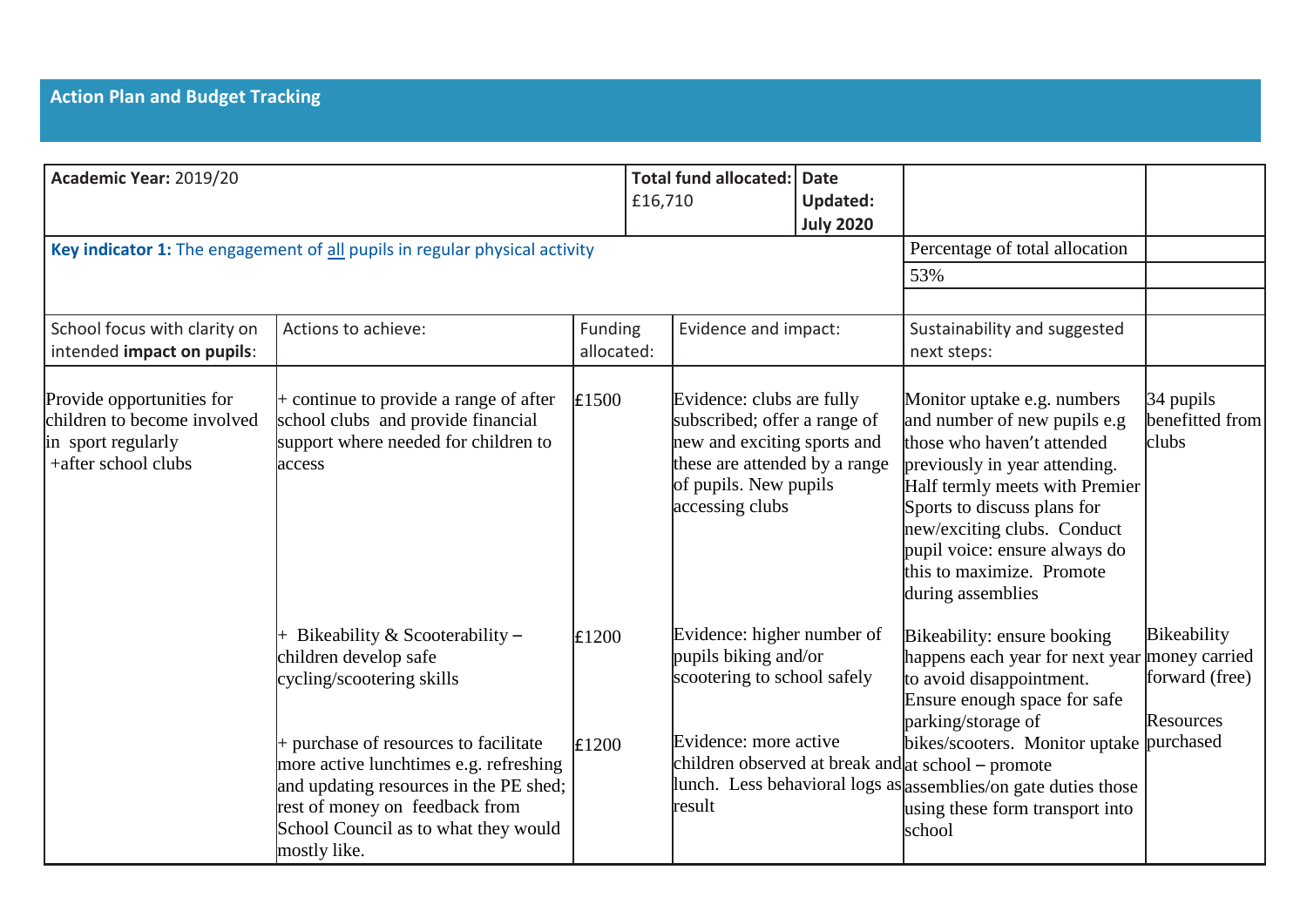| so that skills are developed<br>from reception onwards and<br>maintained through year<br>groups          | $+$ swimming for whole school Keep school swimming pool running<br>this academic year; signpost necessary<br>training e.g. for caretaker; resuscitation<br>training for staff and open it earlier in<br>the academic year to offer additional<br>lessons for weak cohort of year 6<br>swimmers. O/T costs for caretaker, | £3000 | Evidence: Important for the<br>safety of the children in the<br>school due to the close<br>proximity of rivers. A large<br>amount of children progress<br>through the school from non-<br>swimmers into more confident<br>swimmers | Maintain yearly training; ensure Swimming<br>cover, changing facilities<br>(upkeep of) is<br>maintained/prioritized.<br>Planning for use of pool begins<br>in April each year.                                                                                                          | pool<br>maintained<br>throughout<br>year and ready<br>for summer<br>period in event<br>of school<br>opening<br>(caretaker<br>costs, too) |
|----------------------------------------------------------------------------------------------------------|--------------------------------------------------------------------------------------------------------------------------------------------------------------------------------------------------------------------------------------------------------------------------------------------------------------------------|-------|------------------------------------------------------------------------------------------------------------------------------------------------------------------------------------------------------------------------------------|-----------------------------------------------------------------------------------------------------------------------------------------------------------------------------------------------------------------------------------------------------------------------------------------|------------------------------------------------------------------------------------------------------------------------------------------|
| Provide opportunities for a<br>range of pupils to access a<br>sensory circuit provision<br>before school | Identify pupils with need for sensory<br>support/engagements – change half<br>termly. Paid O/T to trained member of<br>staff to deliver before school<br>throughout entire year                                                                                                                                          | E2000 | Evidence: observations from<br>class teachers suggest pupils<br>are more ready to learn and<br>exhibit higher levels of<br>concentration.                                                                                          | In liaison with trained TA,<br>SENCO refers each term/half<br>termly. Provision remains part<br>of school's focused provision<br>process and therefore<br>evaluation takes place,<br>assessing impact on child.<br>Flexibility in provision to allow<br>for unforeseen needs as emerge. | Sensory<br>circuits ran<br>until school<br>closure                                                                                       |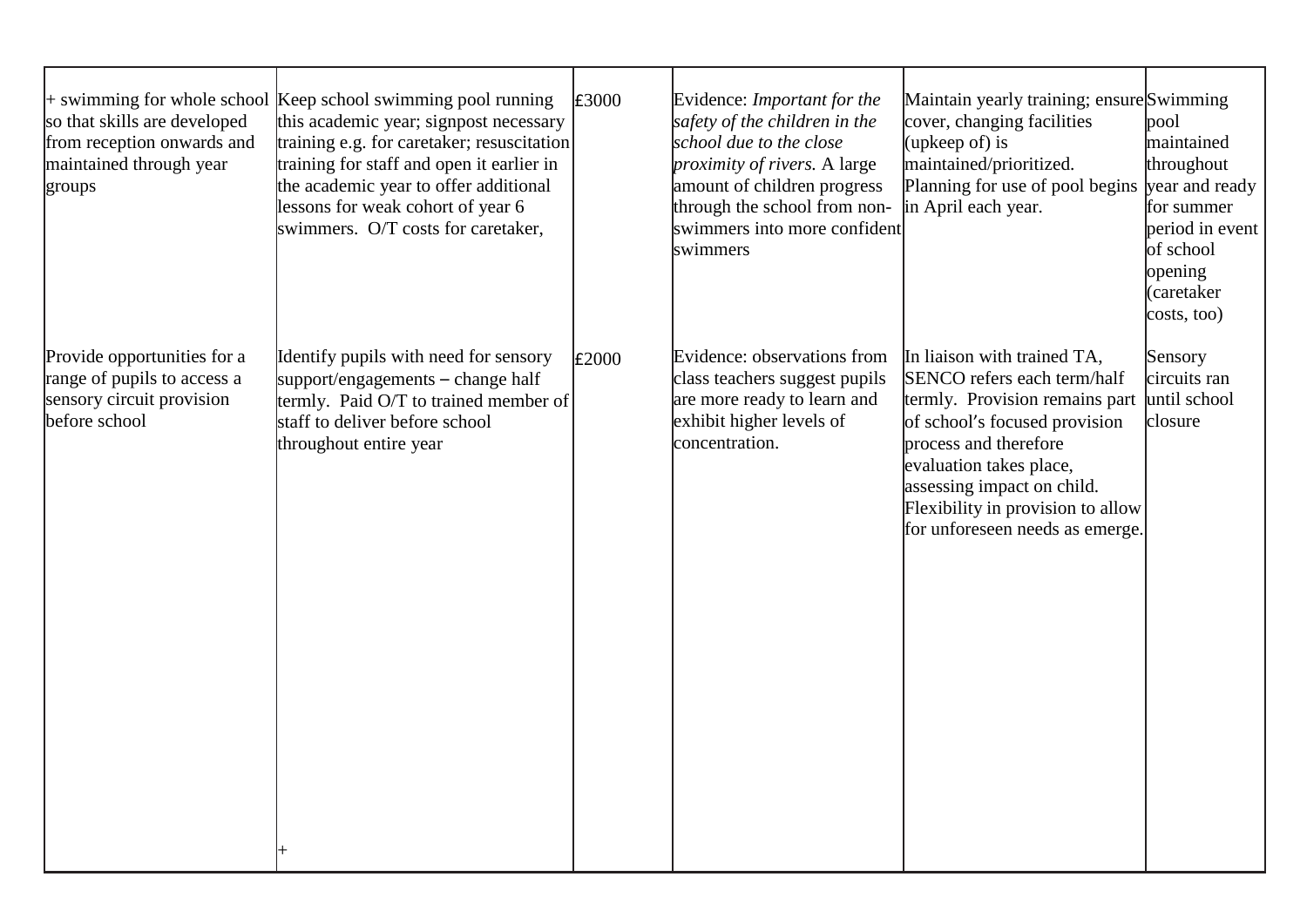| <b>Key indicator 2:</b> The profile of PE and sport being raised across the school as a tool for whole school | Percentage of total allocation |             |                      |                              |  |
|---------------------------------------------------------------------------------------------------------------|--------------------------------|-------------|----------------------|------------------------------|--|
| improvement                                                                                                   | 22%                            |             |                      |                              |  |
|                                                                                                               |                                |             |                      |                              |  |
| School focus on intended                                                                                      | Actions to achieve:            | Funding     | Evidence and impact: | Sustainability and suggested |  |
| impact on pupils:                                                                                             |                                | next steps: |                      |                              |  |

| The disciplines that go       | See above                                                  | £2200 | Evidence:                      | Provision for Healthy Week is      | <b>Premier Sports</b> |
|-------------------------------|------------------------------------------------------------|-------|--------------------------------|------------------------------------|-----------------------|
| alongside sport impacts       | Book Olympian and arrange healthy                          |       | Children will work together    | monitored by Lead and pupil        | coach attended        |
| children's view and attitudes | eating workshops for all classes and                       |       | well in teams.                 | voice conducted in order to        | land                  |
| to learning and life          | other activities e.g. circuits etc. in the                 |       | Children have higher           | refine for proceeding years.       | t=supported           |
| + clubs                       | build-up to Sports Day 2020 for                            |       | aspirations in sport           |                                    | those eligible        |
| + lunchtime provision         | Healthy Week. Ensure that sport in                         |       | Children will become more      | Healthy lunches are regularly      | in the summer         |
| +visitors -Paralympian,       | school and outside remains a vehicle                       |       | resilient to knock backs       | monitored and promoted in          | term                  |
| + healthy food                | for celebration in assemblies                              |       | Children understand the        | Hall at lunchtimes: packed         |                       |
| + entering more competitions  | throughout the academic year.                              |       | importance of trying hard at   | lunch and school dinners.          |                       |
|                               |                                                            |       | what you want $-$ having goals | Sport related/healthy lifestyle    |                       |
|                               |                                                            |       | Children understand the        | assemblies happen at least         |                       |
|                               |                                                            |       | importance of healthy eating   | every half term.                   |                       |
|                               |                                                            |       | and its impact on their health |                                    |                       |
|                               |                                                            |       | and well being                 | PE/PSHE Lead have visible          |                       |
|                               |                                                            |       | Children develop healthy       | profile.                           |                       |
|                               |                                                            |       | attitude to winning and losing |                                    |                       |
|                               | Sporting visitor booked in the Autumn $\text{\pounds}1500$ |       | Evidence: As above; children   | Reflections on Sports Day          | Visitor carried       |
|                               | & Spring term (Olympian in Summer –                        |       | have aspirations to become     | changes from 2019 and 2020         | forward               |
|                               | see above) in order to continually raise                   |       | involved more in sport         | are made and model is              |                       |
|                               | profile/aspirations.                                       |       |                                | improved where appropriate.        |                       |
|                               |                                                            |       |                                |                                    |                       |
|                               |                                                            |       |                                | Leads monitor Daily Mile           |                       |
|                               |                                                            |       |                                | provision. Monitor Behavior's      |                       |
|                               |                                                            |       |                                | for Learning across school         |                       |
|                               |                                                            |       |                                | which should improve as a          |                       |
|                               |                                                            |       |                                | result of greater access to sports |                       |
|                               |                                                            |       |                                | provision and healthy eating.      |                       |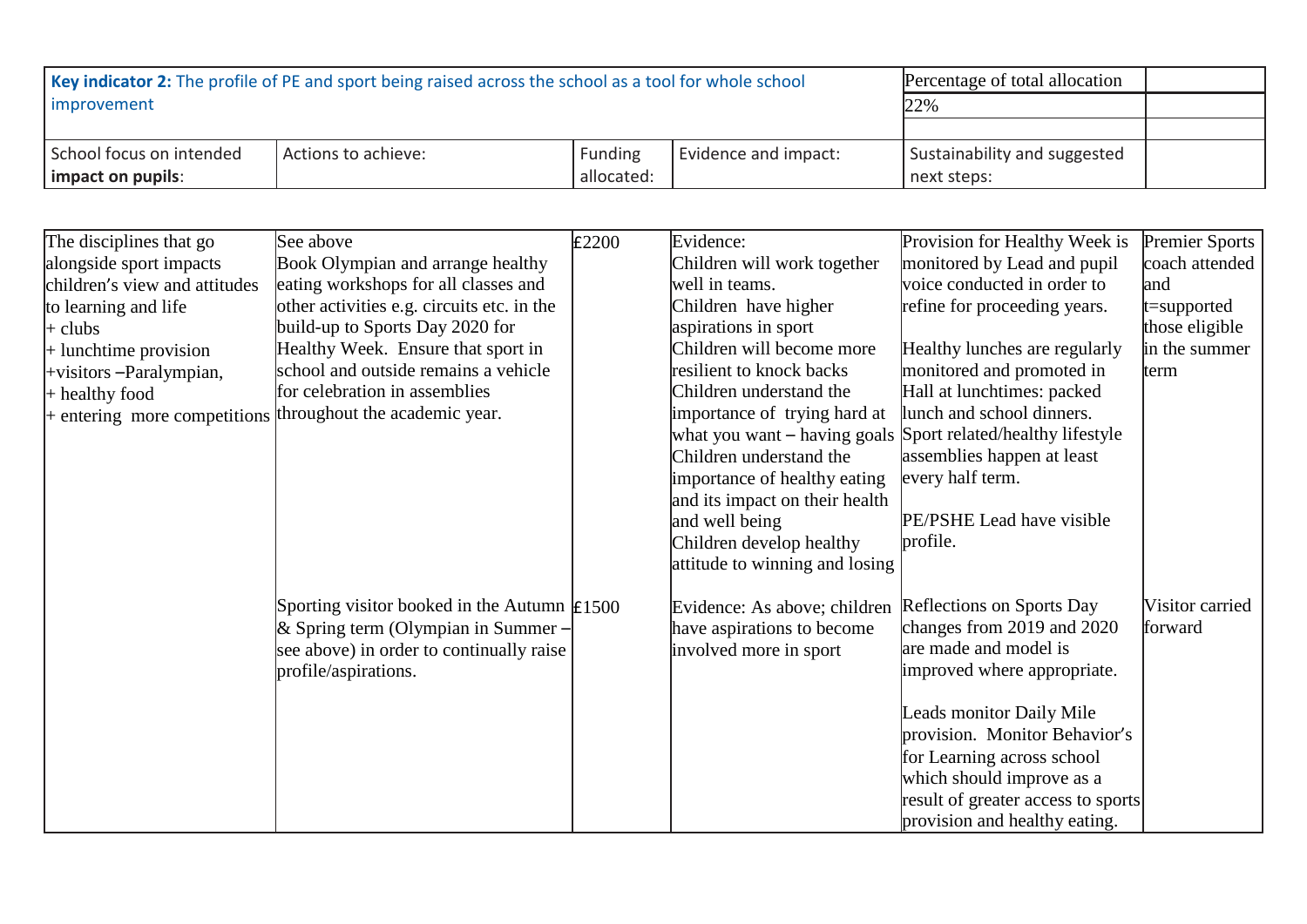| Key indicator 3: Increased confidence, knowledge and skills of all staff in teaching PE and sport |                                                                    |                              |                                                                                                                                                                                                                                                                                             | Percentage of total allocation                                                                                                                                                                                                             |                                                                                                                                                                      |
|---------------------------------------------------------------------------------------------------|--------------------------------------------------------------------|------------------------------|---------------------------------------------------------------------------------------------------------------------------------------------------------------------------------------------------------------------------------------------------------------------------------------------|--------------------------------------------------------------------------------------------------------------------------------------------------------------------------------------------------------------------------------------------|----------------------------------------------------------------------------------------------------------------------------------------------------------------------|
|                                                                                                   |                                                                    |                              |                                                                                                                                                                                                                                                                                             | 16%                                                                                                                                                                                                                                        |                                                                                                                                                                      |
| School focus with clarity on<br>intended<br>impact on pupils:                                     | Actions to achieve:                                                | <b>Funding</b><br>allocated: | Evidence and impact:                                                                                                                                                                                                                                                                        | Sustainability and suggested<br>next steps:                                                                                                                                                                                                |                                                                                                                                                                      |
| Coaching for staff in areas<br>that they feel less confident.                                     | Supply costs to shadow specialist<br>delivery                      | £1500                        | Evidence: Staff feel more<br>empowered in delivery and<br>are up skilled Improvement in proceeding years to<br>children's progress. Planning<br>has improved and delivery<br>ensures that children are<br>active for a higher percentage<br>of the lesson. Skills are<br>taught explicitly. | Ensure sports premium allows<br>% of funds, if necessary, in<br>complement CPD. % of<br>children achieving EXS<br>increases as a result of<br>comprehensive tuition. PE<br>audit each year identifies staff<br>needs – led by Sports Lead. | PE Lead CPD<br>(E1000)<br>£500 carried<br>forward                                                                                                                    |
| <b>Forest Schools</b>                                                                             | Train new Lead in Forest Schools<br>(previous Lead has left school | E1100                        | Teachers disseminate<br>information from their<br>training to their colleagues to<br>improve teaching across the<br>school<br>Evidence: Forest Schools is<br>delivered throughout<br>academic year and assists<br>progress of those children<br>who are targeted.                           | Ensure grounds are maintained<br>so that access to outdoor<br>provision/forest area can<br>continue /support outdoor<br>learning                                                                                                           | Money spent<br>on grounds<br>work necessary<br>to pursue forest<br>schools.<br>Application to<br>Tall trees<br>subsequently<br>submitted for<br>future<br>provision. |